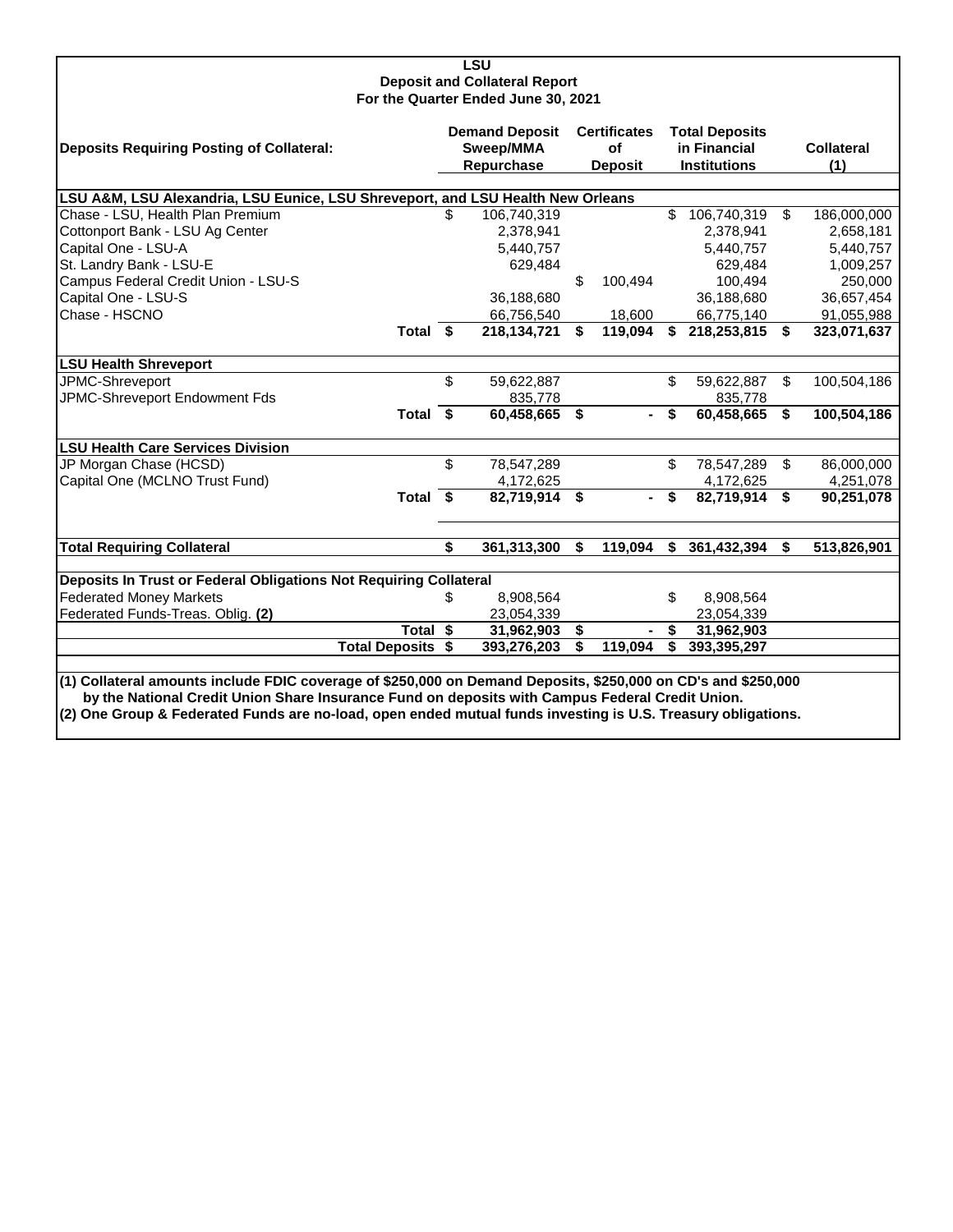#### **LSU Investment Summary For the Quarter Ended June 30, 2021**

|                                           |                | For the Quarter Enged June 30. 202 |                     |                 |                     |                 |                     |                 |                     |  |
|-------------------------------------------|----------------|------------------------------------|---------------------|-----------------|---------------------|-----------------|---------------------|-----------------|---------------------|--|
|                                           | As of 7/1/2020 |                                    | As of 9/30/2020     |                 | As of 12/31/2020    |                 | As of 3/31/2021     |                 | As of 06/30/2021    |  |
| <b>Fund Description</b>                   | Value          | Cost                               | <b>Market Value</b> | Cost            | <b>Market Value</b> | Cost            | <b>Market Value</b> | Cost            | <b>Market Value</b> |  |
| <b>Current Funds</b>                      |                |                                    |                     |                 |                     |                 |                     |                 |                     |  |
| Cash/Sweeps                               | \$375,120,082  | \$580,056,212                      | \$580,056,212       | \$547,947,589   | \$547,947,589       | \$499,196,022   | \$499,196,022       | \$356,304,897   | \$356,304,897       |  |
| Money Market Accounts/Repos               | \$0            | \$8,930,221                        | \$8,930,221         | \$8,058,226     | \$8,058,226         | \$527,464       | \$527,464           | \$0             | \$0                 |  |
| <b>Certificates of Deposit</b>            | \$100,413      | \$100,411                          | \$100,411           | \$100,455       | \$100,455           | \$100,455       | \$100,455           | \$100,494       | \$100,494           |  |
|                                           |                |                                    |                     |                 |                     |                 |                     |                 |                     |  |
| <b>Treasury Notes</b>                     | \$34,083,826   | \$33,261,475                       | \$34,653,588        | \$34,100,069    | \$35,307,018        | \$57,667,282    | \$58,109,987        | \$57,694,689    | \$58,379,096        |  |
| CMO's                                     | \$13,289,523   | \$12,690,922                       | \$12,715,426        | \$12,113,675    | \$12,137,860        | \$11,617,305    | \$11,670,077        | \$11,054,214    | \$11,112,330        |  |
| <b>Agency Securities</b>                  | \$54,110,875   | \$67,077,178                       | \$68,724,705        | \$68,351,528    | \$69,745,410        | \$108,151,280   | \$106,291,332       | \$108,063,846   | \$107,435,239       |  |
| Mortgaged Backed Securities               | \$42,826,102   | \$39,274,622                       | \$39,830,857        | \$12,615,757    | \$12,896,709        | \$11,100,335    | \$11,221,877        | \$10,396,241    | \$10,587,622        |  |
| <b>Equity Securities</b>                  | \$55,912       | \$0                                | \$56,907            | \$0             | \$71,880            | \$0             | \$93,069            | \$0             | \$91,630            |  |
| <b>Municipal Bonds</b>                    | \$118,337,558  | \$119,421,589                      | \$121,288,094       | \$154,584,896   | \$155,773,477       | \$191,223,906   | \$187,336,284       | \$186,181,341   | \$185,832,665       |  |
| <b>Corporate Bonds</b>                    | \$159,589,112  | \$140.372.399                      | \$148,885,753       | \$148.378.235   | \$158,838,357       | \$184,606,744   | \$186.762.130       | \$189.175.304   | \$194,189,145       |  |
| <b>Total</b>                              | \$797,513,403  | \$1,001,185,029                    | \$1,015,242,174     | \$986,250,430   | \$1,000,876,981     | \$1,064,190,793 | \$1,061,308,697     | \$918,971,026   | \$924,033,118       |  |
|                                           |                |                                    |                     |                 |                     |                 |                     |                 |                     |  |
| <b>Endowment Funds</b>                    |                |                                    |                     |                 |                     |                 |                     |                 |                     |  |
| Cash/Sweeps                               | \$1,428,396    | \$1,284,010                        | \$1,284,010         | \$1,277,467     | \$1,277,467         | \$1,219,304     | \$1,219,304         | \$835,778       | \$835,778           |  |
| Money Market Accounts/Repos               | \$36,872       | \$791,886                          | \$791,886           | \$534,617       | \$534,617           | \$138,786       | \$138,786           | \$0             | \$0                 |  |
| <b>Certificates of Deposit</b>            | \$18,600       | \$18,600                           | \$18,600            | \$18,600        | \$18,600            | \$18,600        | \$18,600            | \$18,600        | \$18,600            |  |
| <b>Agency Securities</b>                  | \$1,380,320    | \$1,315,805                        | \$1,379,514         | \$1,315,805     | \$1,373,161         | \$2,481,905     | \$2,486,483         | \$2,481,905     | \$2,522,679         |  |
| Mortgaged Backed Securities               | \$1,608,820    | \$1,411,674                        | \$1,518,819         | \$1,406,900     | \$1,515,269         | \$1,212,575     | \$1,293,263         | \$1,207,811     | \$1,290,319         |  |
|                                           |                |                                    |                     |                 |                     |                 |                     |                 |                     |  |
| <b>Equity Securities</b>                  | \$9,965,087    | \$5,028,188                        | \$9,995,603         | \$4,816,366     | \$10,521,975        | \$4,904,145     | \$11,064,553        | \$4,677,373     | \$10,979,120        |  |
| <b>Mutual Funds</b>                       | \$67,050,161   | \$60,529,377                       | \$69,560,847        | \$63,376,325    | \$75,276,849        | \$64,551,193    | \$75,584,518        | \$65,395,397    | \$78,578,072        |  |
| <b>Municipal Bonds</b>                    | \$2,769,136    | \$2,689,578                        | \$2,781,804         | \$4,256,683     | \$4,326,428         | \$4,256,683     | \$4,171,869         | \$4,275,828     | \$4,237,198         |  |
| Corporate Bonds                           | \$8,780,099    | \$8,727,513                        | \$9,376,642         | \$8,235,273     | \$8,922,543         | \$7,740,857     | \$8,061,838         | \$7,835,152     | \$8,265,808         |  |
| <b>Total</b>                              | \$93,037,491   | \$81,796,631                       | \$96,707,725        | \$85,238,036    | \$103,766,909       | \$86,524,048    | \$104,039,214       | \$86,727,844    | \$106,727,574       |  |
|                                           |                |                                    |                     |                 |                     |                 |                     |                 |                     |  |
| <b>Other Funds</b>                        |                |                                    |                     |                 |                     |                 |                     |                 |                     |  |
| Cash/Sweeps                               | \$4,798,073    | \$3,698,689                        | \$3,698,689         | \$3,940,264     | \$3,940,264         | \$4,064,341     | \$4,064,341         | \$4,172,625     | \$4,172,625         |  |
| Money Market Accounts/Repos               | \$31,382,800   | \$9,217,020                        | \$9,217,020         | \$16,539,474    | \$16,539,474        | \$9,294,439     | \$9,294,439         | \$31,962,903    | \$31,962,903        |  |
| <b>Equity Securities</b>                  | \$221,811      | \$0                                | \$170,277           | \$0             | \$209,411           | \$0             | \$276,917           | \$0             | \$312,877           |  |
| <b>Total</b>                              | \$36,402,684   | \$12,915,709                       | \$13,085,986        | \$20,479,738    | \$20,689,149        | \$13,358,780    | \$13,635,697        | \$36,135,528    | \$36,448,405        |  |
| <b>Grand Total</b>                        | \$926,953,578  | \$1,095,897,369                    | \$1,125,035,885     | \$1,091,968,204 | \$1,125,333,039     | \$1,164,073,621 | \$1,178,983,608     | \$1,041,834,398 | \$1,067,209,097     |  |
|                                           |                |                                    |                     |                 |                     |                 |                     |                 |                     |  |
| <b>Deposits in Financial Institutions</b> |                |                                    |                     |                 |                     |                 |                     |                 |                     |  |
| Total Cash/Sweeps/MMA/Repos               | \$412,766,223  | \$603,978,038                      | \$603,978,038       | \$578,297,637   | \$578,297,637       | \$514,440,356   | \$514,440,356       | \$393,276,203   | \$393,276,203       |  |
| <b>Total Certificates of Deposit</b>      | \$119.013      | \$119.011                          | \$119.011           | \$119.055       | \$119.055           | \$119.055       | \$119,055           | \$119.094       | \$119,094           |  |
| <b>Total Deposits</b>                     | \$412,885,236  | \$604,097,049                      | \$604,097,049       | \$578,416,692   | \$578,416,692       | \$514,559,411   | \$514,559,411       | \$393,395,297   | \$393,395,297       |  |
| <b>Other Investments</b>                  |                |                                    |                     |                 |                     |                 |                     |                 |                     |  |
| <b>Treasury Notes</b>                     | \$34,083,826   | \$33,261,475                       | \$34,653,588        | \$34,100,069    | \$35,307,018        | \$57,667,282    | \$58,109,987        | \$57,694,689    | \$58,379,096        |  |
| CMO's                                     | \$13,289,523   | \$12,690,922                       | \$12,715,426        | \$12,113,675    | \$12,137,860        | \$11,617,305    | \$11,670,077        | \$11,054,214    | \$11,112,330        |  |
|                                           |                | \$68,392,983                       |                     | \$69,667,333    | \$71,118,571        |                 |                     |                 |                     |  |
| <b>Agency Securities</b>                  | \$55,491,195   |                                    | \$70,104,219        |                 |                     | \$110,633,185   | \$108,777,815       | \$110,545,751   | \$109,957,918       |  |
| Mortgaged Backed Securities               | \$44,434,922   | \$40,686,296                       | \$41,349,676        | \$14,022,657    | \$14,411,978        | \$12,312,910    | \$12,515,140        | \$11,604,052    | \$11,877,941        |  |
| <b>Equity Securities</b>                  | \$10,242,810   | \$5,028,188                        | \$10,222,787        | \$4,816,366     | \$10,803,266        | \$4,904,145     | \$11,434,539        | \$4,677,373     | \$11,383,627        |  |
| <b>Mutual Funds</b>                       | \$67,050,161   | \$60,529,377                       | \$69,560,847        | \$63,376,325    | \$75,276,849        | \$64,551,193    | \$75,584,518        | \$65,395,397    | \$78,578,072        |  |
| <b>Municipal Bonds</b>                    | \$121,106,694  | \$122,111,167                      | \$124,069,898       | \$158,841,579   | \$160,099,905       | \$195,480,589   | \$191,508,153       | \$190,457,169   | \$190,069,863       |  |
| <b>Corporate Bonds</b>                    | \$168,369,211  | \$149,099,912                      | \$158,262,395       | \$156,613,508   | \$167,760,900       | \$192,347,601   | \$194,823,968       | \$197,010,456   | \$202,454,953       |  |
| <b>Total Other</b>                        | \$514,068,342  | \$491,800,320                      | \$520,938,836       | \$513,551,512   | \$546,916,347       | \$649,514,210   | \$664,424,197       | \$648,439,101   | \$673,813,800       |  |
| <b>Grand Total</b>                        | \$926,953,578  | \$1,095,897,369                    | \$1,125,035,885     | \$1,091,968,204 | \$1,125,333,039     | \$1,164,073,621 | \$1,178,983,608     | \$1,041,834,398 | \$1,067,209,097     |  |
| <b>LSU Paid Campuses</b>                  |                |                                    |                     |                 |                     |                 |                     |                 |                     |  |
|                                           |                |                                    |                     |                 |                     |                 |                     |                 |                     |  |
| <b>Current Funds</b>                      |                |                                    |                     |                 |                     |                 |                     |                 |                     |  |
| Cash/Sweeps                               | \$233,311,025  | \$414,498,300                      | \$414,498,300       | \$352,149,478   | \$352,149,478       | \$334,112,304   | \$334,112,304       | \$218,134,721   | \$218,134,721       |  |
| Money Market Accounts/Repos               |                | \$8,930,221                        | \$8,930,221         | \$8,058,226     | \$8,058,226         | \$527,464       | \$527,464           |                 |                     |  |
| <b>Certificates of Deposit</b>            | \$100,413      | \$100,411                          | \$100,411           | \$100,455       | \$100,455           | \$100,455       | \$100,455           | \$100,494       | \$100,494           |  |
| <b>Treasury Notes</b>                     |                |                                    |                     |                 |                     | \$9,920,312     | \$9,815,600         | \$9,920,312     | \$9,970,312         |  |
| CMO's                                     | \$13,289,523   | \$12,690,922                       | \$12,715,426        | \$12,113,675    | \$12,137,860        | \$11,617,305    | \$11,670,077        | \$11,054,214    | \$11,112,330        |  |
| <b>Agency Securities</b>                  | \$47,010,006   | \$61,971,133                       | \$63,641,495        | \$63,267,989    | \$64,708,163        | \$96,796,768    | \$95,095,029        | \$96,731,432    | \$96,129,062        |  |
|                                           |                |                                    | \$39,818,037        |                 |                     |                 |                     |                 |                     |  |
| Mortgaged Backed Securities               | \$42,813,155   | \$39,261,335                       |                     | \$12,602,605    | \$12,884,013        | \$11,087,344    | \$11,209,325        | \$10,383,408    | \$10,575,505        |  |
| <b>Equity Securities</b>                  | \$55,912       |                                    | \$56,907            |                 | \$71,880            |                 | \$93,069            |                 | \$91,630            |  |
| <b>Municipal Bonds</b>                    | \$110,753,126  | \$111,212,249                      | \$112,961,740       | \$141,501,351   | \$143,682,671       | \$171,380,036   | \$167,740,635       | \$166,372,659   | \$166,096,612       |  |
| Corporate Bonds                           | \$127,532,047  | \$110,145,502                      | \$116,902,723       | \$109,399,635   | \$117,049,450       | \$139,306,860   | \$140,598,332       | \$143,981,990   | \$147,910,074       |  |
| <b>Total</b>                              | \$574,865,207  | \$758,810,073                      | \$769,625,260       | \$699,193,414   | \$710,842,196       | \$774,848,848   | \$770,962,290       | \$656,679,230   | \$660,120,740       |  |
|                                           |                |                                    |                     |                 |                     |                 |                     |                 |                     |  |
| <b>Endowment Funds</b>                    |                |                                    |                     |                 |                     |                 |                     |                 |                     |  |
| Money Market Accounts/Repos               | \$36,872       | \$791,886                          | \$791,886           | \$534,617       | \$534,617           | \$138,786       | \$138,786           |                 |                     |  |
|                                           |                |                                    |                     |                 |                     |                 |                     |                 |                     |  |
| <b>Certificates of Deposit</b>            | \$18,600       | \$18,600                           | \$18,600            | \$18,600        | \$18,600            | \$18,600        | \$18,600            | \$18,600        | \$18,600            |  |
| <b>Agency Securities</b>                  | \$1,380,320    | \$1,315,805                        | \$1,379,514         | \$1,315,805     | \$1,373,161         | \$2,481,905     | \$2,486,483         | \$2,481,905     | \$2,522,679         |  |
| Mortgaged Backed Securities               | \$1,608,820    | \$1,411,674                        | \$1,518,819         | \$1,406,900     | \$1,515,269         | \$1,212,575     | \$1,293,263         | \$1,207,811     | \$1,290,319         |  |
| <b>Equity Securities</b>                  | \$9,948,283    | \$5,020,538                        | \$9,978,358         | \$4,808,716     | \$10,504,405        | \$4,896,495     | \$11,046,681        | \$4,669,723     | \$10,961,272        |  |
| <b>Municipal Bonds</b>                    | \$2,769,136    | \$2,689,578                        | \$2,781,804         | \$4,256,683     | \$4,326,428         | \$4,256,683     | \$4,171,869         | \$4,275,828     | \$4,237,198         |  |
| Corporate Bonds                           | \$8,780,099    | \$8,727,513                        | \$9,376,642         | \$8,235,273     | \$8,922,543         | \$7,740,857     | \$8,061,838         | \$7,835,152     | \$8,265,808         |  |
| Total                                     | \$24,542,130   | \$19,975,594                       | \$25,845,623        | \$20,576,594    | \$27,195,023        | \$20,745,901    | \$27,217,520        | \$20,489,019    | \$27,295,876        |  |
|                                           |                |                                    |                     |                 |                     |                 |                     |                 |                     |  |
| <b>Other Funds</b>                        |                |                                    |                     |                 |                     |                 |                     |                 |                     |  |
| Money Market Accounts/Repos               | \$22,490,726   | \$320,912                          | \$320.912           | \$7,639,359     | \$7,639,359         | \$390,328       | \$390,328           | \$23,054,339    | \$23,054,339        |  |
| Total                                     | \$22,490,726   | \$320,912                          | \$320,912           | \$7,639,359     | \$7,639,359         | \$390,328       | \$390,328           | \$23,054,339    | \$23,054,339        |  |
| <b>Grand Total</b>                        | \$621,898,063  | \$779,106,579                      | \$795,791,795       | \$727,409,367   | \$745,676,578       | \$795,985,077   | \$798,570,138       | \$700,222,588   | \$710,470,955       |  |
|                                           |                |                                    |                     |                 |                     |                 |                     |                 |                     |  |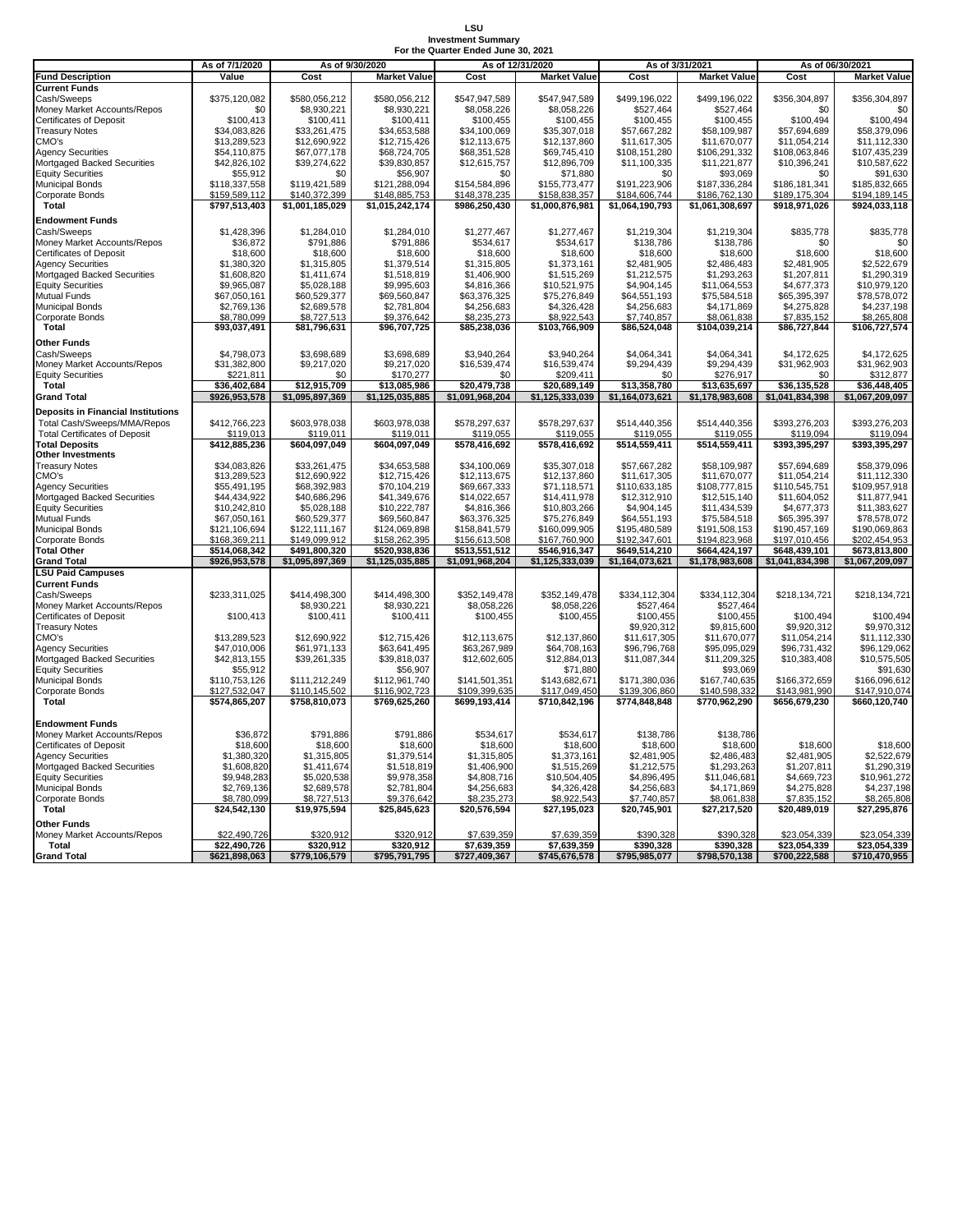#### **LSU Investment Summary For the Quarter Ended June 30, 2021**

|                                    | As of 7/1/2020 | As of 12/31/2020<br>As of 9/30/2020 |                     |                 |                     |                 | As of 3/31/2021     | As of 06/30/2021 |                     |  |
|------------------------------------|----------------|-------------------------------------|---------------------|-----------------|---------------------|-----------------|---------------------|------------------|---------------------|--|
| <b>Fund Description</b>            | Value          | Cost                                | <b>Market Value</b> | Cost            | <b>Market Value</b> | Cost            | <b>Market Value</b> | Cost             | <b>Market Value</b> |  |
| <b>LSU Health Shreveport</b>       |                |                                     |                     |                 |                     |                 |                     |                  |                     |  |
| <b>Current Funds</b>               |                |                                     |                     |                 |                     |                 |                     |                  |                     |  |
| Cash/Sweeps S.                     | \$65,852,590   | \$89,514.968                        | \$89.514.968        | \$87,421,931    | \$87.421.931        | \$86,906,529    | \$86,906,529        | \$59.622.887     | \$59,622,887        |  |
| <b>Cash/Sweeps</b>                 | \$65,852,590   | \$89,514,968                        | \$89,514,968        | \$87,421,931    | \$87,421,931        | \$86,906,529    | \$86,906,529        | \$59,622,887     | \$59,622,887        |  |
| <b>Treasury Notes</b>              | \$34.083.826   | \$33.261.475                        | \$34,653,588        | \$34,100,069    | \$35,307,018        | \$47,746,970    | \$48,294,387        | \$47,774,377     | \$48,408,784        |  |
| <b>Agency Securities</b>           | \$7,100.869    | \$5,106,045                         | \$5,083,210         | \$5,083,539     | \$5,037,247         | \$11,354,512    | \$11,196,303        | \$11,332,414     | \$11,306,177        |  |
| <b>Mortgaged Backed Securities</b> | \$12.947       | \$13,287                            | \$12,820            | \$13,152        | \$12,696            | \$12,991        | \$12,552            | \$12,833         | \$12,117            |  |
| <b>Municipal Bonds</b>             | \$7.584.432    | \$8,209,340                         | \$8,326,354         | \$13,083,545    | \$12,090,806        | \$19,843,870    | \$19,595,649        | \$19,808,682     | \$19,736,053        |  |
| Corporate Bonds                    | \$32.057.065   | \$30,226,897                        | \$31,983,030        | \$38,978,600    | \$41,788,907        | \$45,299,884    | \$46,163,798        | \$45,193,314     | \$46,279,071        |  |
| <b>Total</b>                       | \$146.691.729  | \$166,332,012                       | \$169,573,970       | \$178,680,836   | \$181.658.605       | \$211.164.756   | \$212,169,218       | \$183.744.507    | \$185.365.089       |  |
| <b>Endowment Funds</b>             |                |                                     |                     |                 |                     |                 |                     |                  |                     |  |
| Cash/Sweeps                        | \$1,428,396    | \$1,284,010                         | \$1,284,010         | \$1,277,467     | \$1,277,467         | \$1,219,304     | \$1,219,304         | \$835,778        | \$835,778           |  |
| <b>Equity Securities</b>           | \$16,804       | \$7,650                             | \$17.245            | \$7.650         | \$17,570            | \$7,650         | \$17,872            | \$7.650          | \$17.848            |  |
| <b>Mutual Funds</b>                | \$67.050.161   | \$60,529,377                        | \$69,560,847        | \$63,376,325    | \$75,276,849        | \$64,551,193    | \$75,584,518        | \$65,395,397     | \$78,578,072        |  |
| <b>Total</b>                       | \$68,495,361   | \$61.821.037                        | \$70.862.102        | \$64.661.442    | \$76.571.886        | \$65,778,147    | \$76.821.694        | \$66,238,825     | \$79,431,698        |  |
| <b>Grand Total</b>                 | \$215.187.090  | \$228.153.049                       | \$240.436.072       | \$243.342.278   | \$258,230,491       | \$276.942.903   | \$288.990.912       | \$249.983.332    | \$264.796.787       |  |
| <b>LSU HCSD</b>                    |                |                                     |                     |                 |                     |                 |                     |                  |                     |  |
| <b>Current Funds</b>               |                |                                     |                     |                 |                     |                 |                     |                  |                     |  |
| Cash/Sweeps                        | \$75.956.467   | \$76.042.944                        | \$76,042,944        | \$108,376,180   | \$108,376,180       | \$78,177,189    | \$78,177,189        | \$78,547,289     | \$78,547,289        |  |
| <b>Total</b>                       | \$75,956,467   | \$76,042,944                        | \$76,042,944        | \$108.376.180   | \$108,376,180       | \$78.177.189    | \$78,177,189        | \$78,547,289     | \$78,547,289        |  |
| <b>Other Funds</b>                 |                |                                     |                     |                 |                     |                 |                     |                  |                     |  |
| Cash/Sweeps                        | \$4,798,073    | \$3,698,689                         | \$3,698,689         | \$3,940,264     | \$3,940,264         | \$4,064,341     | \$4,064,341         | \$4,172,625      | \$4,172,625         |  |
| Money Market Accounts/Repos        | \$8,892,074    | \$8,896,108                         | \$8,896,108         | \$8,900,115     | \$8,900,115         | \$8,904,111     | \$8,904,111         | \$8,908,564      | \$8,908,564         |  |
| <b>Equity Securities</b>           | \$221.811      | \$0                                 | \$170.277           |                 | \$209.411           |                 | \$276.917           |                  | \$312,877           |  |
| Total                              | \$13.911.958   | \$12.594.797                        | \$12,765,074        | \$12,840,379    | \$13,049,790        | \$12.968.452    | \$13.245.369        | \$13.081.189     | \$13,394,066        |  |
| <b>Grand Total</b>                 | \$89,868,425   | \$88,637,741                        | \$88,808,018        | \$121,216,559   | \$121,425,970       | \$91,145,641    | \$91,422,558        | \$91,628,478     | \$91,941,355        |  |
|                                    |                |                                     |                     |                 |                     |                 |                     |                  |                     |  |
| <b>System Total</b>                | \$926.953.578  | \$1.095.897.369                     | \$1,125,035,885     | \$1,091,968,204 | \$1,125,333,039     | \$1.164.073.621 | \$1.178.983.608     | \$1,041,834,398  | \$1.067.209.097     |  |

\* Negative balance in the cash/Sweeps section of the current funds does not respresent an actual negative bank balance, rather it represents a timing difference of the allocation of the current funds.<br>\*\* Small endowment fu

\*\*\* LSU Paid Campuses include the following: LSU, LSU Ag Center, LSUA, LSUE, LSUS, LSU Health New Orleans, and the LSU Pennington Biomedical Research Center.

Disclaimer: Pursuant to PM-9, corporate bonds/notes only available for investment beginning 7-1-2011. Louisiana law provides for restrictions on maturity and allocation and may effect benchmark comparisons.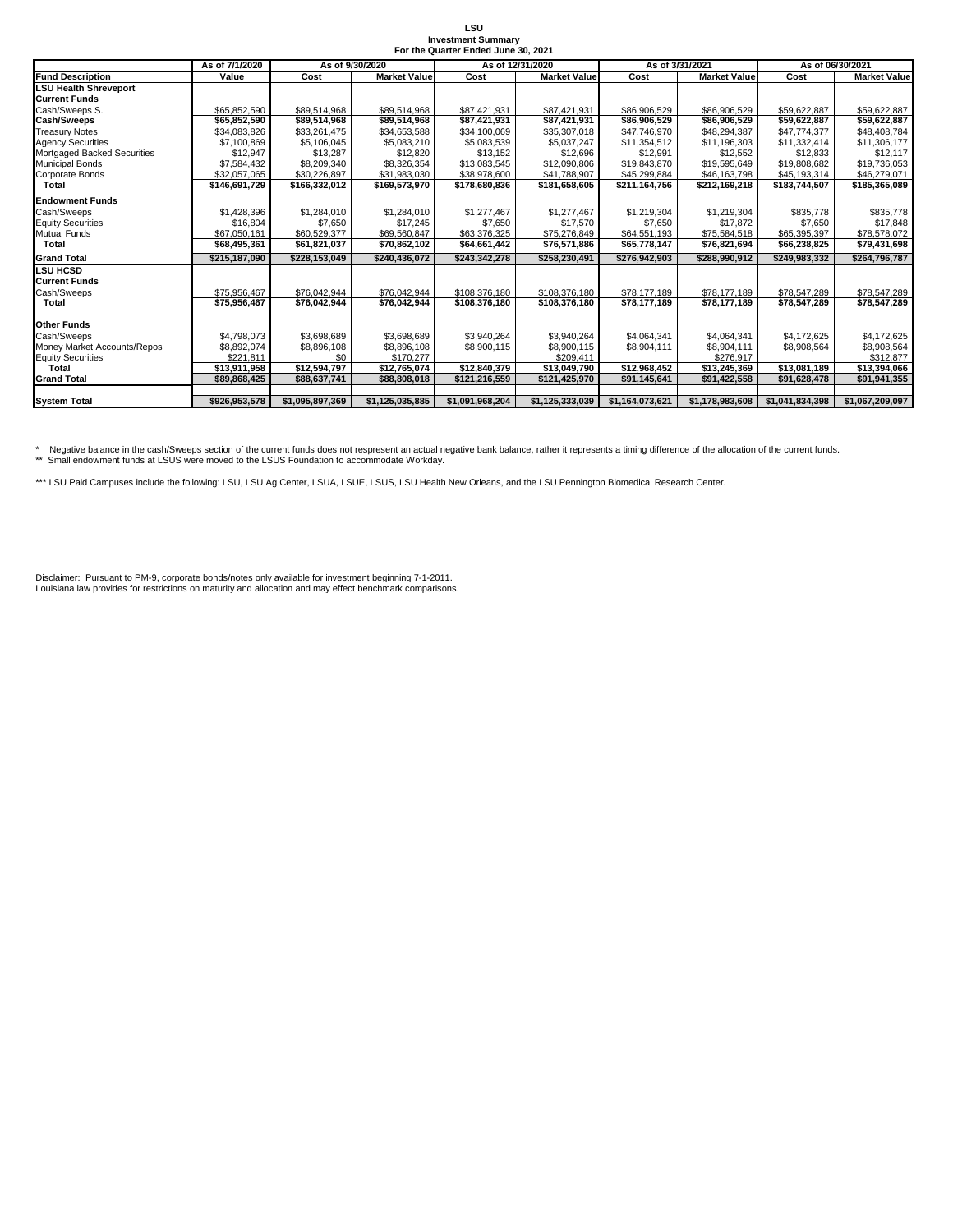# Investment Management Program Non Endowed Accounts **Realized Yield**

As of 6/30/2021

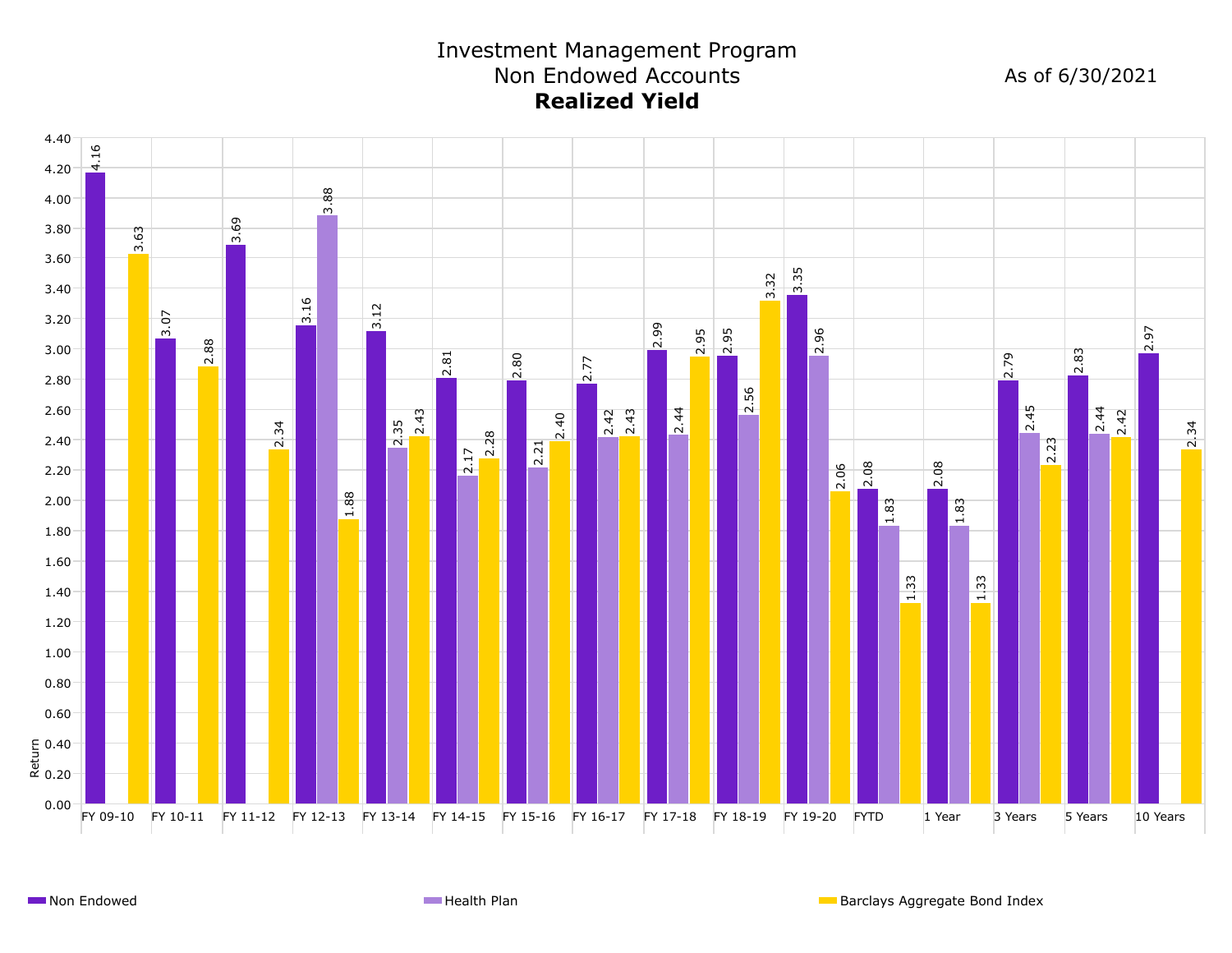# Investment Management Program Non Endowed Accounts **Total Return**

As of 6/30/2021

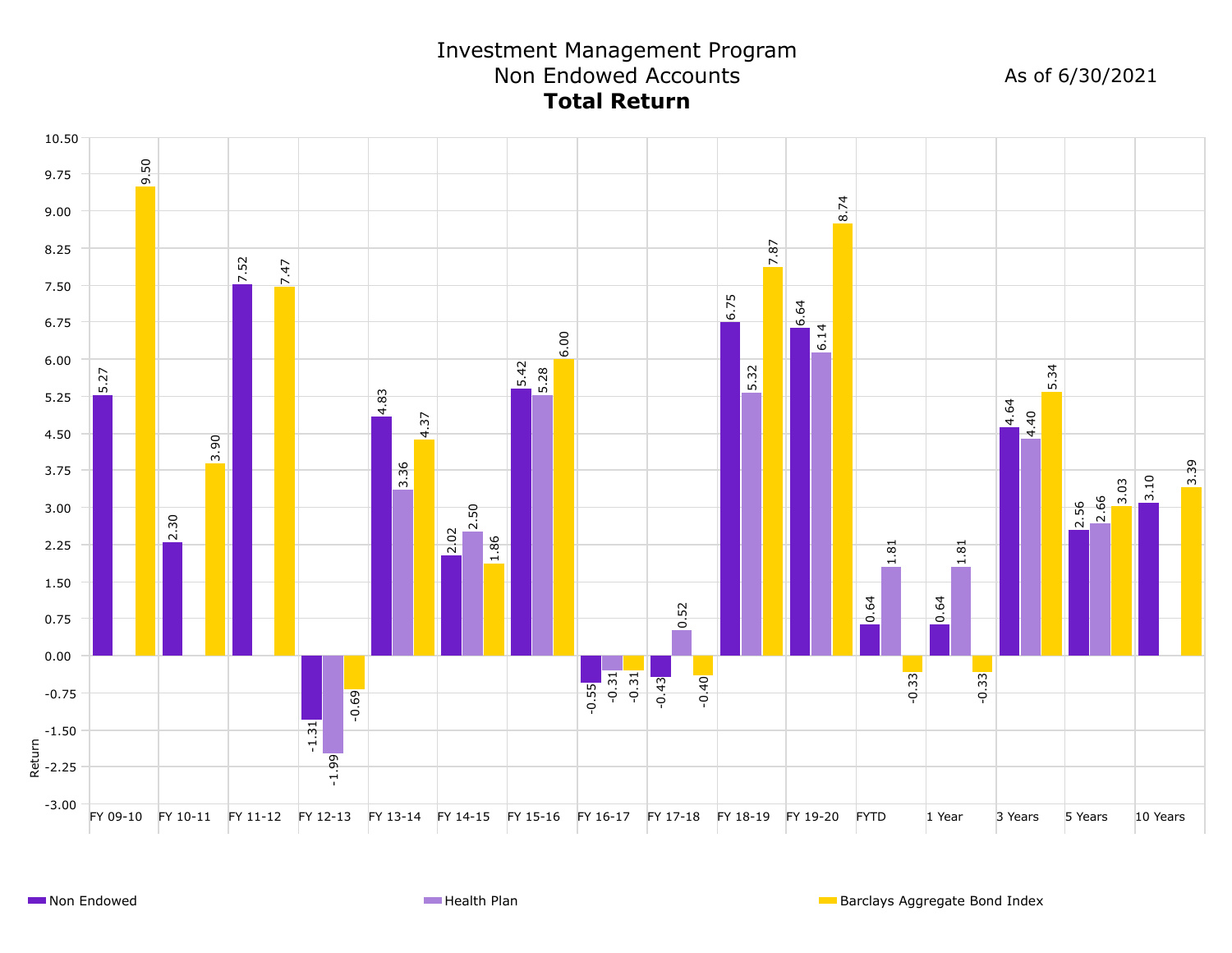#### **Performance Relative to Peer Group**

Peer Group (5-95%): All Managed Investments - U.S. - Intermediate Core Bond

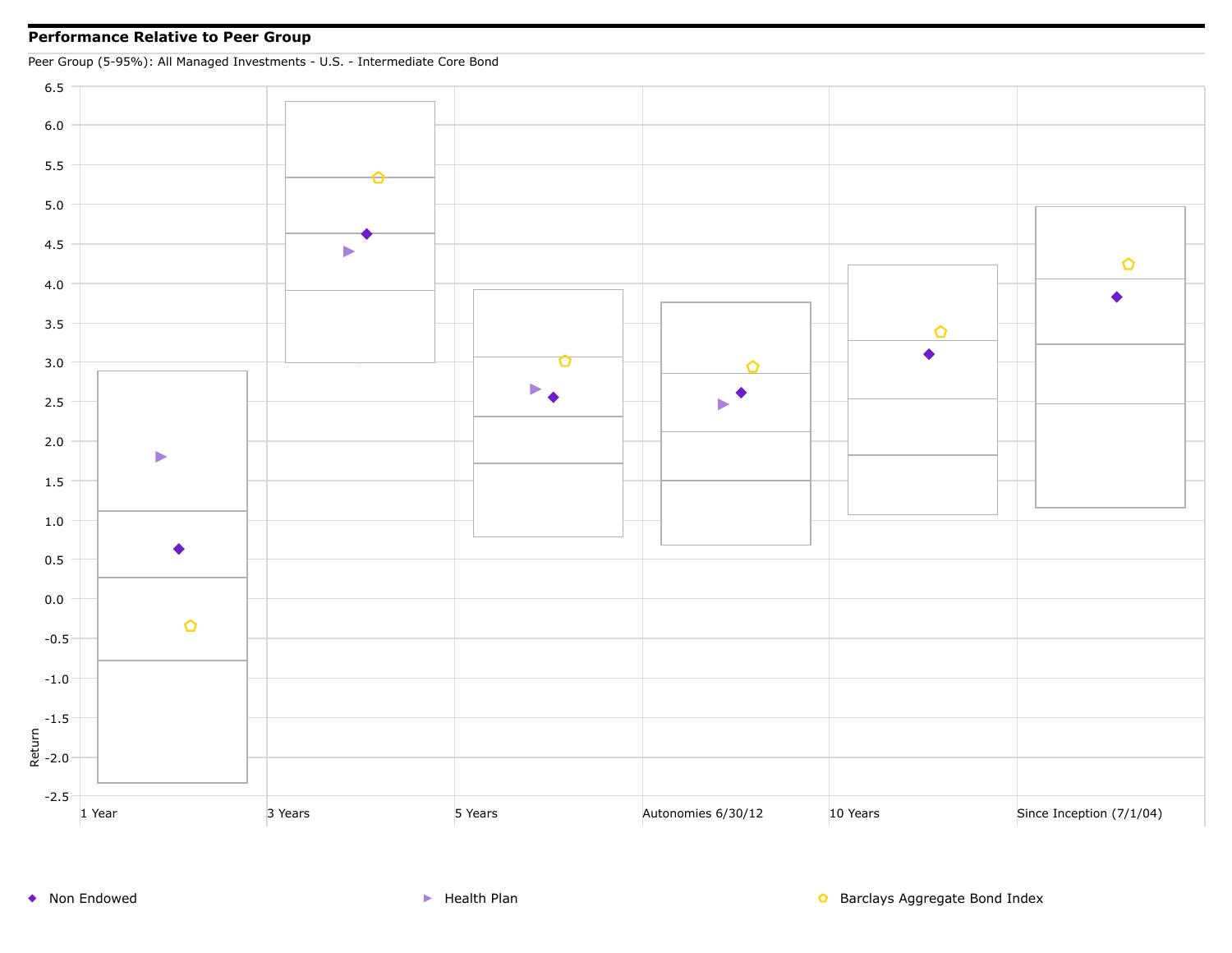# Investment Management Program Endowed Accounts **Realized Yield**

As of 6/30/2021



**Endowment** Channel Communication Communication Communication Communication Communication Communication Communication Communication Communication Communication Communication Communication Communication Communication Commun